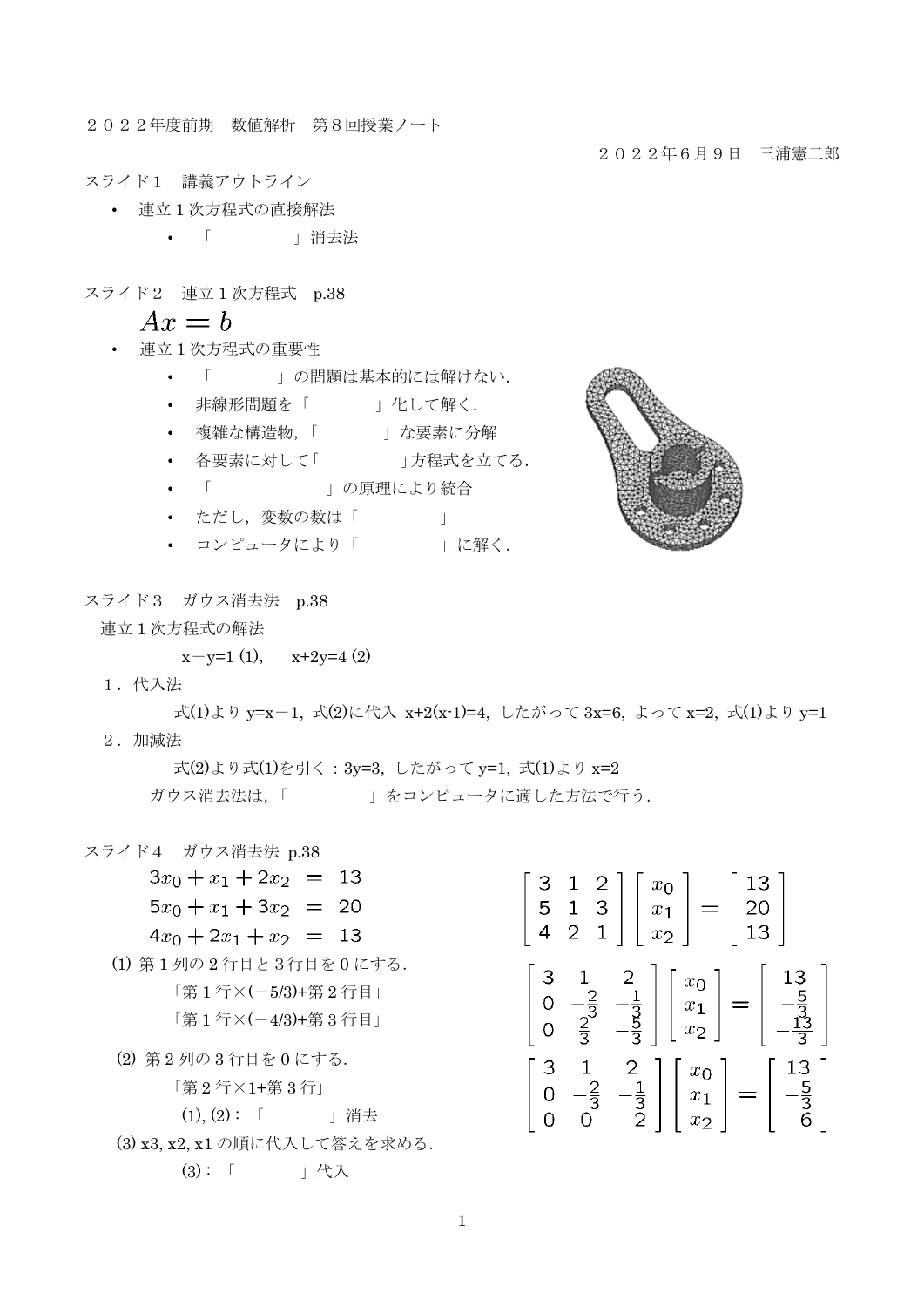## スライド5 ガウスの消去法:n元 p.39

$$
\begin{bmatrix}\na_{00} & a_{01} & \cdots & a_{0,n-1} \\
a_{10} & a_{11} & \cdots & a_{1,n-1} \\
\vdots & \vdots & \ddots & \vdots \\
a_{n-1,0} & a_{n-1,2} & \cdots & a_{n-1,n-1}\n\end{bmatrix}\n\begin{bmatrix}\nx_0 \\
x_1 \\
\vdots \\
x_{n-1}\n\end{bmatrix} =\n\begin{bmatrix}\nb_0 \\
b_1 \\
\vdots \\
b_{n-1}\n\end{bmatrix}
$$
\n(f\nj)  
\nIf  $a_{00} \neq 0$   
\n $\alpha_{i0} = -\frac{a_{i0}}{a_{00}}, \quad i = 1, 2, \ldots, n$   
\n
$$
\begin{bmatrix}\na_{00} & a_{01} & \cdots & a_{0,n-1} \\
0 & a_{11}^{\{1\}} & \cdots & a_{1,n-1}^{\{1\}} \\
\vdots & \vdots & \ddots & \vdots \\
0 & a_{n-1,2}^{\{1\}} & \cdots & a_{n-1,n-1}\n\end{bmatrix}\n\begin{bmatrix}\nx_0 \\
x_1 \\
\vdots \\
x_{n-1}\n\end{bmatrix} =\n\begin{bmatrix}\nb_0 \\
b_1^{(1)} \\
\vdots \\
b_1^{(1)} \\
b_1^{(1)}\n\end{bmatrix}
$$
\n
$$
a_{ij}^{(1)} = a_{ij} + a_{i0}a_{0j}, b_i^{(1)} = b_i + a_{i0}b_{0}, i = 1, 2, \ldots, n-1
$$

スライド6 ガウス消去法:n元 p.40  $(\lceil \qquad \qquad \rceil)$  $x_{n-1} \hspace{2mm} = \hspace{2mm} \frac{b_{n-1}^{(n-1)}}{a_{n-1,n-1}^{(n-1)}}$  $x_{n-2} = \frac{b_{n-1,n-1}^{(n-2)} - a_{n-2,n-1}^{(n-2)} x_{n-1}}{a_{n-1,n-1}^{(n-1)}}$  $x_k = \frac{b_k^{(k)} - \sum_{j=k+1}^{n-1} a_{kj}^{(k)} x_j}{a_{kk}^{(k)}}$ 

スライド7 ガウス消去法:アルゴリズム p.41

行列 A とベクトル b の入力

/\* 
$$
\begin{array}{ll}\n\text{# } \#\text{ } & \text{for } k = 0, 1, \dots, n-2 \\
& \text{for } i = k+1, k+2, \dots, n-1 \\
& \alpha \leftarrow -\frac{a_{ik}}{a_{kk}} \\
& \text{for } j = k+1, k+2, \dots, n-1 \\
& \text{if } a_{ij} \leftarrow a_{ij} + \alpha a_{kj} \\
& \text{end for} \\
& b_i = b_i + \alpha b_k \\
& \text{end for} \\
\text{# } \#\text{ } & \text{if } k \text{ and for} \\
\text{# } k \text{ and for} \\
\text{# } k = n-1, n-2, \dots, 0 \\
& \text{if } b_k = \sum_{j=k+1}^{n-1} a_{kj} b_j\n\end{array}
$$

$$
b_k \leftarrow \frac{b_k}{a_{kk}}
$$

b を出力 /\* 答えは b に上書き\*/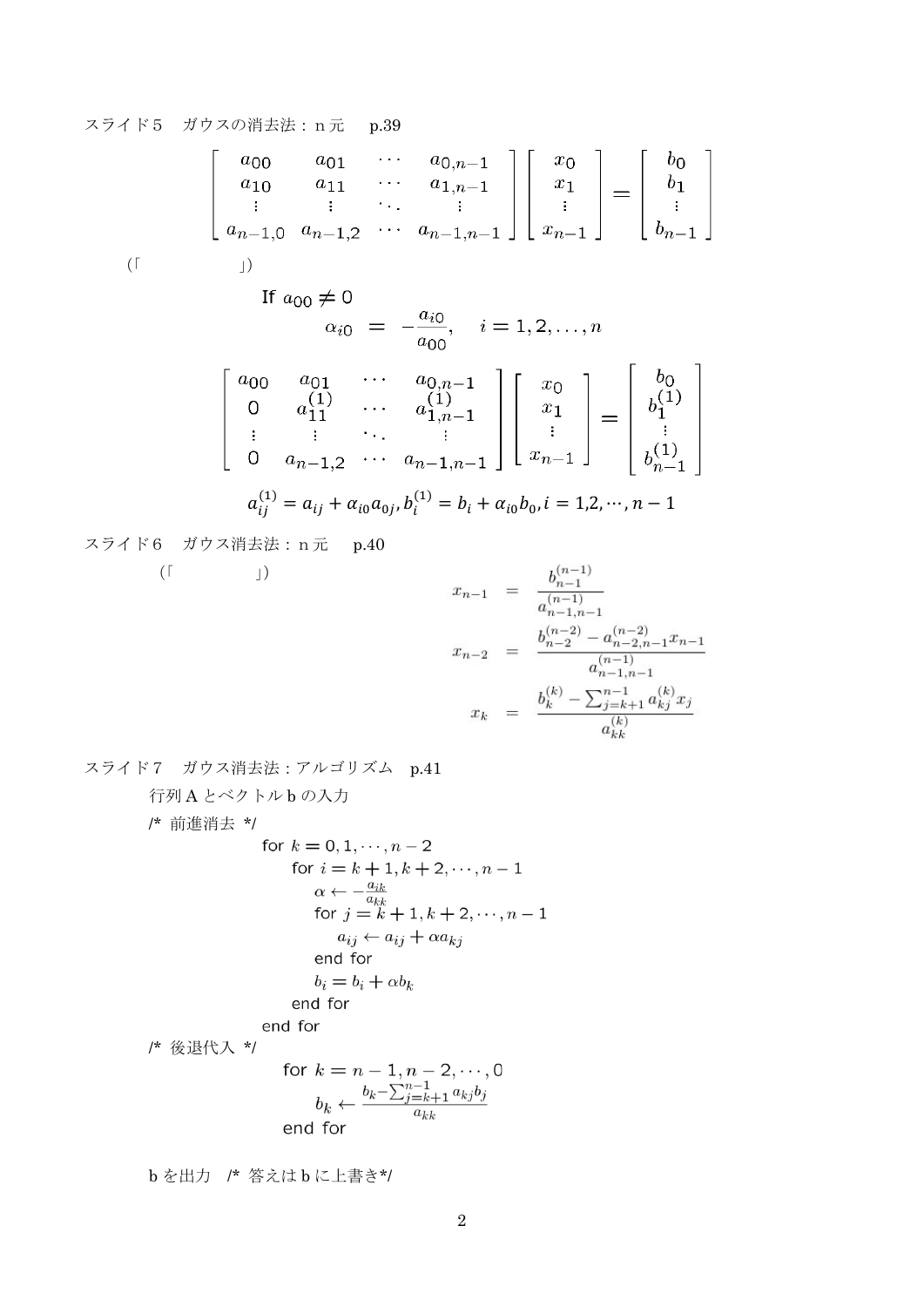| ハノコ FO- タッパ 旧 ム 14 エノ ヒノ ノ ムー                                                                                                        |             |                |               |      |  |
|--------------------------------------------------------------------------------------------------------------------------------------|-------------|----------------|---------------|------|--|
| #include <stdio.h><br/>#include <stdlib.h></stdlib.h></stdio.h>                                                                      |             |                |               |      |  |
| #define N 4 /* N 次正方行列 */                                                                                                            |             |                |               |      |  |
| void input_matrix(double a[N][N], char c, FILE* fin, FILE* fout);                                                                    |             |                |               |      |  |
| void input_vector(double b[N], char c, FILE* fin, FILE* fout);                                                                       |             |                |               |      |  |
| void simple_gauss(double $a[N][N]$ , double $b[N]$ );                                                                                |             |                |               |      |  |
| int main(void)                                                                                                                       |             | input.dat の内容  |               |      |  |
| FILE *fin, *fout;                                                                                                                    | 1.0         | 2.0            | 1.0           | 1.0  |  |
| double $a[N][N], b[N];$                                                                                                              |             |                |               |      |  |
| int i;                                                                                                                               | 4.0         | 5.0            | $-2.0$        | 4.0  |  |
| $if((fin=fopen("input.dat", "r")) == NULL) exit(1);$                                                                                 | 4.0         | 3.0            | $-3.0$        | 1.0  |  |
| $if((fout=fopen("output.dat", "w")) == NULL) exit(1);$<br>$input_matrix(a, 'A', fin, foot); input_vector(b, 'b', fin, foot);$        | 2.0         | 1.0            | 1.0           | 3.0  |  |
| $simple\_gauss(a,b);$                                                                                                                | $-1.0$      | $-7.0$         | $-12.0$       | 2.0  |  |
| fprintf(fout,"Ax=b の解は次の通りです¥n");                                                                                                    |             |                |               |      |  |
| $for(i=0,i fprintf(fout,"%f\\{1}n",b[i]);}$                                                                                          |             |                |               |      |  |
| fclose(fin); fclose(fout);                                                                                                           |             | output.dat の内容 |               |      |  |
| return 0;                                                                                                                            |             | 行列Aは次の通りです     |               |      |  |
|                                                                                                                                      | 1.00        | 2.00           | 1.00          | 1.00 |  |
| void simple_gauss(double a[N][N], double b[N]){<br>int $i,j,k$ ;                                                                     | 4.00        | 5.00           | $-2.00$       | 4.00 |  |
| double alpha, tmp;                                                                                                                   |             |                |               |      |  |
| for(k=0;k <n-1;k++){ *="" <="" td="" 前進消去=""><td>4.00</td><td>3.00</td><td><math>-3.00</math></td><td>1.00</td><td></td></n-1;k++){> | 4.00        | 3.00           | $-3.00$       | 1.00 |  |
| $for(i=k+1;i< N;i++)\{$                                                                                                              | 2.00        | 1.00           | 1.00          | 3.00 |  |
| $alpha = -a[i][k]/a[k][k];$                                                                                                          |             |                | ベクトルbは次の通りです  |      |  |
| $for(j=k+1;j$                                                                                                                        | $-1.00$     |                |               |      |  |
| $a[i][j]=a[i][j]+alpha*a[k][j];$                                                                                                     | $-7.00$     |                |               |      |  |
| $\mathcal{E}$<br>$b[i]=b[i]+alpha*b[k];$                                                                                             |             |                |               |      |  |
| }                                                                                                                                    | $-12.00$    |                |               |      |  |
| ∤                                                                                                                                    | 2.00        |                |               |      |  |
| b[N-1]=b[N-1]/a[N-1][N-1]; /* 後退代入 */                                                                                                |             |                | Ax=bの解は次の通りです |      |  |
| for $(k=N-2; k>=0; k-\)$                                                                                                             | $-2.000000$ |                |               |      |  |
| $tmp=b[k];$                                                                                                                          |             |                |               |      |  |
| $for (j=k+1; j < N; j++)\{$                                                                                                          | $-1.000000$ |                |               |      |  |
| tmp=tmp-a[k][j]*b[j];                                                                                                                | 1.000000    |                |               |      |  |
| $b[k]=tmp/a[k][k];$                                                                                                                  | 2.000000    |                |               |      |  |
| }                                                                                                                                    |             |                |               |      |  |
| }                                                                                                                                    |             |                |               |      |  |